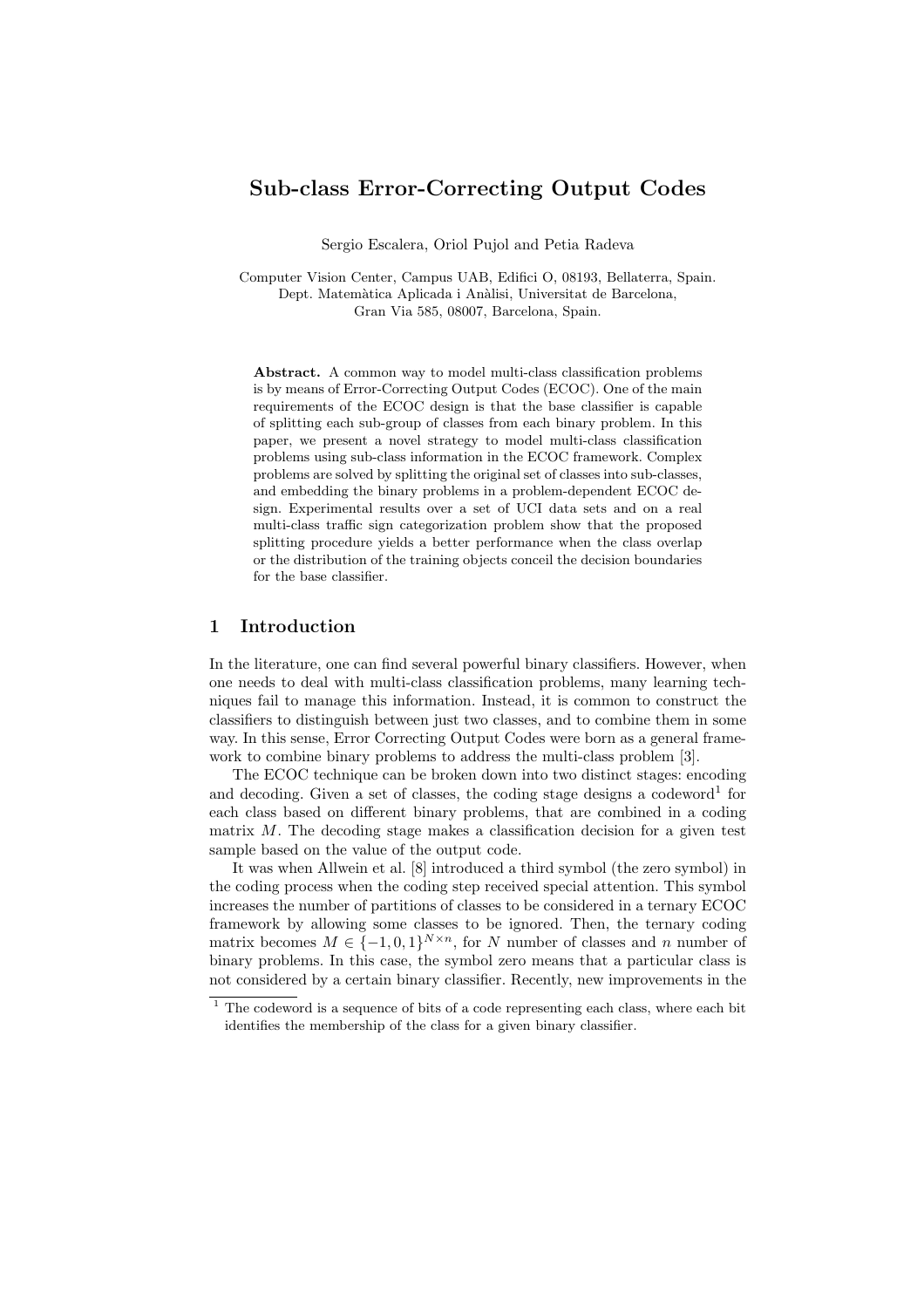ternary ECOC coding demonstrate the suitability of the ECOC methodology to deal with multi-class classification problems [6][7]. These recent designs use the knowledge of the problem-domain to learn relevant binary problems from ternary codes. The basic idea of these methods is to use the training data to guide the training process, and thus, to construct the coding matrix M focusing on the binary problems that better fit the decision boundaries of a given data set. However, the final accuracy is still based on the ability of the base classifier to learn each individual problem. Difficult problems, those which the base classifier is not able to find a solution for, require the use of complex classifiers, such as Support Vector Machines with Radial Basis Function kernel [1], and expensive parameter optimizations. Look at the example of fig.  $1(a)$ . A linear classifier is used to split two classes. In this case, the base classifier is not able to find a convex solution. On the other hand, in fig. 1(b), one of the previous classes has been split into two sub-sets, that we call sub-classes. Then, the original problem is solved using two linear classifiers, and the two new sub-classes have the same original class label. Some studies in the literature tried to form sub-classes using the labels information, which is called Supervised Clustering [10]. In these types of systems, clusters are usually formed without taking into account the behavior of the base classifier that learns the data. In a recent work [11], the authors use the class labels to form the sub-classes that improve the performance of particular Discriminant Analysis algorithms.

In this paper, we present a problem-dependent ECOC design where classes are partitioned into sub-classes using a clustering approach for the cases that the base classifier is not capable to distinguish the classes. Sub-groups of problems are split into more simple ones until the base classifier is able to learn the original problem. In this way, multi-class problems which can not be modelled by using the original set of classes are modelled without the need of using more complex classifiers. The final ECOC design is obtained by combining the subproblems. The novel Sub-class ECOC design is compared with the state-of-art ECOC designs over a set of UCI Machine Learning Repository data sets and on a real multi-class traffic sign categorization problem using different base classifiers. The results show that in most cases the sub-class strategy is able to obtain significant performance improvements.



Fig. 1. (a) Decision boundary of a linear classifier of a 2-class problem. (b) Decision boundaries of a linear classifier splitting the problem of (a) into two more simple tasks.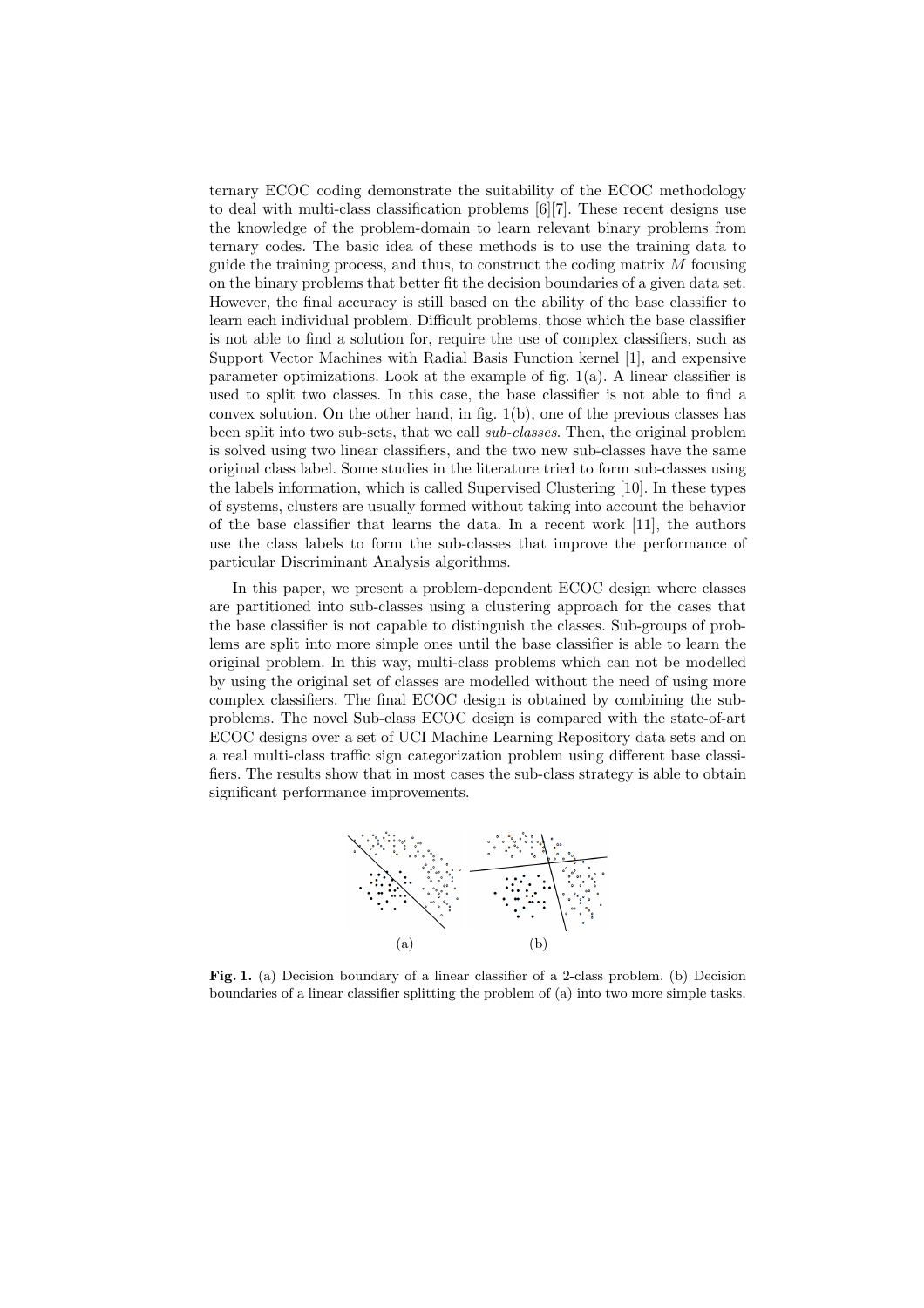# 2 Problem-dependent ECOC Sub-class

From an initial set of classes  $C$  of a given multi-class problem, the objective of the Sub-class ECOC strategy is to define a new set of classes  $C'$ , where  $|C'| > |C|$ , so that the new set of binary problems is easier to learn for a given base classifier. For this purpose, we use a guided procedure that, in a problem-dependent way, groups classes and splits them into sub-sets if necessary.

Recently, the authors of [6] proposed a ternary problem-dependent design of ECOC, called DECOC. The method is based on the embedding of discriminant tree structures derived from the problem domain. The binary trees are built by looking for the partition that maximizes the mutual information  $(MI)$  between the data and their respective class labels. Look at the 3-class problem shown on the top of fig. 2(a). The DECOC algorithm considers the whole set of classes to split it into two sub-sets of classes  $\wp^+$  and  $\wp^-$  maximizing the MI criterion on a sequential forward floating search procedure (SFFS). In the example, the first sub-sets found correspond to  $\varphi^+ = \{C_1, C_2\}$  and  $\varphi^- = \{C_3\}$ . Then, a base classifier is used to train its corresponding dichotomizer  $h_1$ . This classifier is shown in the node  $h_1$  of the tree structure shown in fig. 2(d). The procedure is repeated until all classes are split into separate sub-sets  $\wp$ . In the example, the second classifier is trained to split the sub-sets of classes  $\wp^+ = C_1$  from  $\wp^- = C_2$ because the classes  $C_1$  and  $C_2$  were still contained in a single sub-set after the first step. This second classifier is codified by the node  $h_2$  of fig. 2(d). When the tree is constructed, the coding matrix  $M$  is obtained by codifying each internal node of the tree as a column of the coding matrix (see fig.  $2(c)$ ).

In our case, sequential forward floating search (SFFS) is also applied to look for the sub-sets  $\wp^+$  and  $\wp^-$  that maximizes the mutual information between the data and their respective class labels [6]. The SFFS algorithm used is the one proposed in [12], and the implementation details of the fast quadratic mutual information can be found in [6]. To illustrate our procedure, let us to return to the example of the top of fig.  $2(a)$ . On the first iteration of the sub-class ECOC algorithm, SFFS finds the sub-set  $\wp^+ = \{C_1, C_2\}$  against  $\wp^- = \{C_3\}$ . The encoding of this problem is shown in the first matrix of fig. 2(c). The positions of the column corresponding to the classes of the first partition are coded by +1 and the classes corresponding to the second partition to -1, respectively. In our procedure, the base classifier is used to test if the performance obtained by the trained dichotomizers is sufficient. Observe the decision boundaries of the picture next to the first column of the matrix in fig. 2(b). One can see that the base classifier finds a good solution for this first problem.

Then, the second classifier is trained to split  $\varphi^+ = C_1$  against  $\varphi^- = C_2$ , and its performance is computed. To separate the current sub-sets is not a trivial problem, and the classification performance is poor. Therefore, our procedure tries to split the data  $J_{\wp}$ + and  $J_{\wp}$ - from the current sub-sets  $\wp$ <sup>+</sup> and  $\wp$ <sup>-</sup> into more simple sub-sets. Applying a splitting criteria  $SC$  over the two sub-sets, two clusters are found for  $\wp^+ = C_1$  and for  $\wp^- = C_2$ . We select the split that maximizes the distance between the means of the clusters. And then, the original encoding of the problem  $C_1$  vs  $C_2$  is transformed to two more simple problems  $\{C_{11}\}$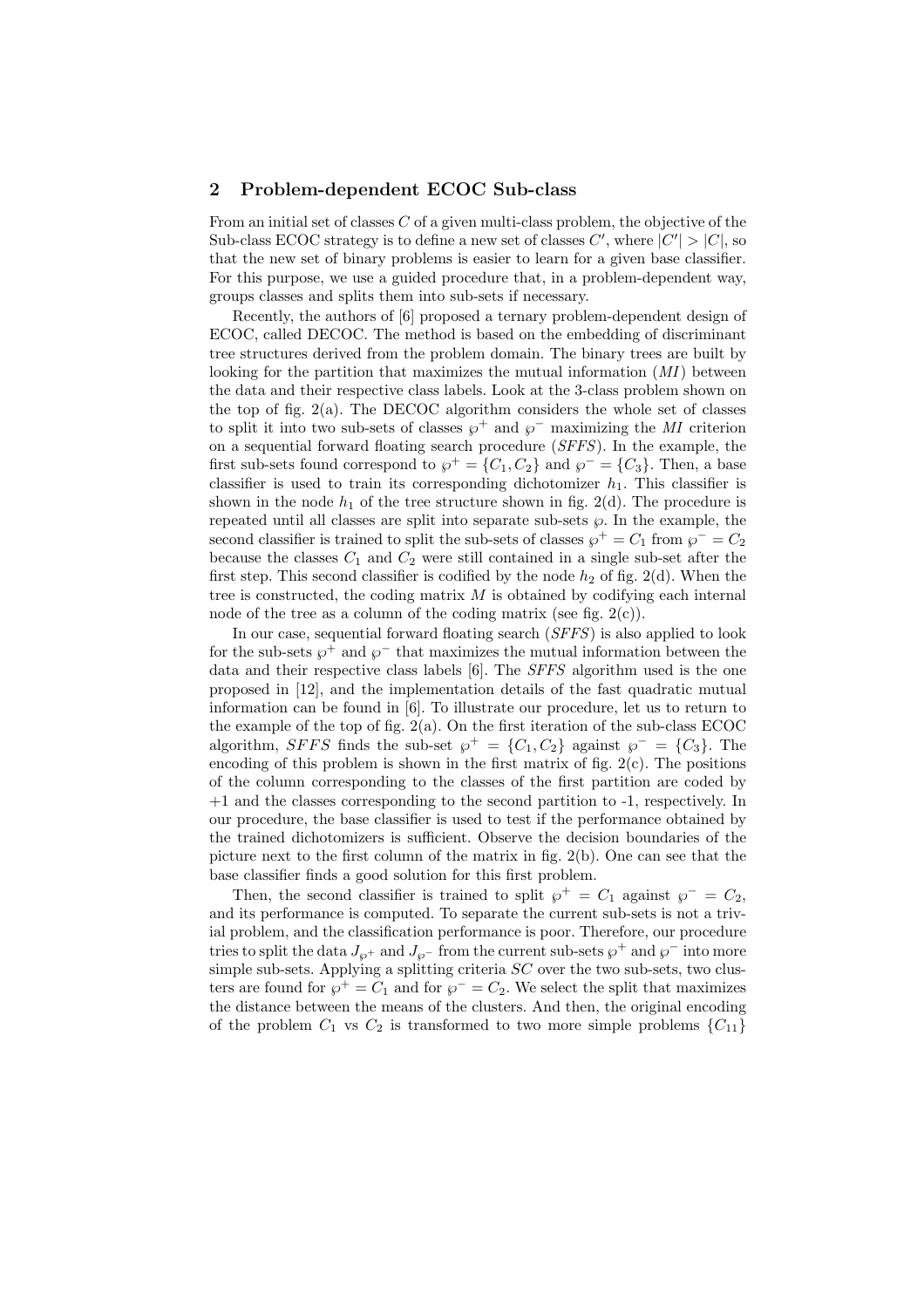

Fig. 2. (a) Top: Original 3-class problem. Bottom: 4 sub-classes found. (b) Sub-class ECOC encoding using the four sub-classes using Discrete Adaboost with 40 runs of Decision Stumps. (c) Learning evolution of the sub-class matrix  $M$ . (d) Original tree structure without applying sub-class. (e) New tree-based configuration using sub-classes.

against  $\{C_2\}$  and  $\{C_{12}\}$  against  $\{C_2\}$ . It implies that the class  $C_1$  is split into two sub-classes (look at the bottom of fig. 2(a)), and the original 3-class problem  $C = \{C_1, C_2, C_3\}$  becomes the 4-sub-class problem  $C' = \{C_{11}, C_{12}, C_2, C_3\}$ . As the class  $C_1$  has been decomposed by the splitting of the second problem, previous dichotomizers that take this class into account need to be updated. The dichotomizer  $h_1$  considers the sub-sets  $\wp_1^+ = \{C_1, C_2\}$  and  $\wp_1^- = \{C_3\}$ . Then, those positions containing class  $C_1$  are replaced with  $C_{11}$  and  $C_{12}$ . Now, the original tree encoding of the DECOC design shown in fig. 2(d) can be represented by the tree structure of fig.  $2(e)$ , where the original class associated to each sub-class is shown in the leaves.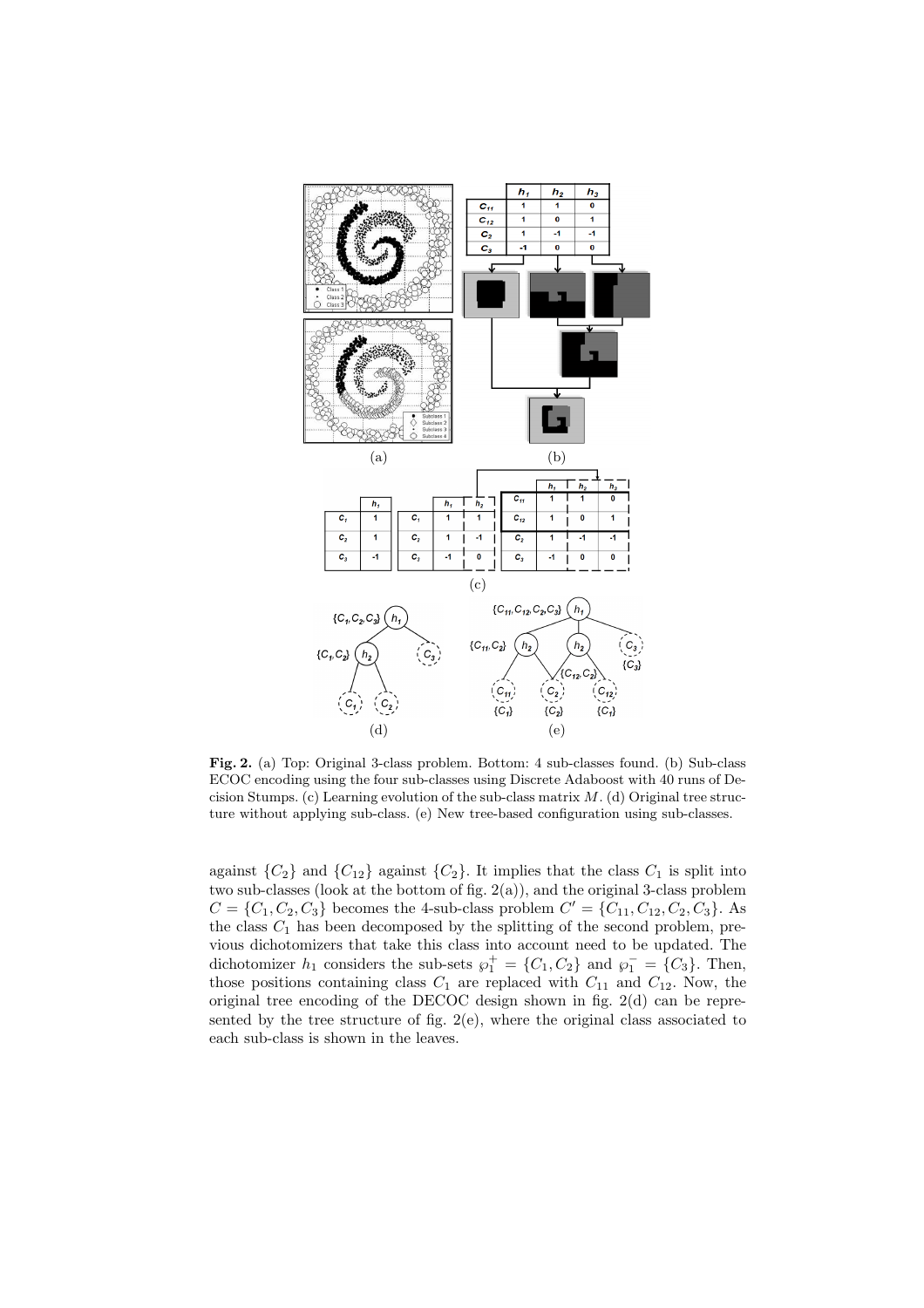#### 2.1 Sub-class algorithm

The encoding algorithm is shown in table 1. Given a  $N$ -class problem, the whole set of classes is used to initialize the set  $L$  containing the sets of labels for the classes to be learned. At the beginning of each iteration  $k$  (Step 1), the first element of L is assigned to  $S_k$  in the first step of the algorithm, and the optimal binary partition  $BP$  of  $S_k$  is found (**Step 2**).



**Inputs**:  $J, C, \theta = \{ \theta_{size}, \theta_{perf}, \theta_{impr} \}$  //Thresholds for the number of samples, performance, and improvement between iterations<br>**Outputs**:  $C', J', \varphi', M$ [Initialization:] Create the trivial partition  $\{\varphi_0^+, \varphi_0^-\}$  of the set of classes  $\{C_i\}$ :  $\{\varphi_0^+, \varphi_0^-\}$  =  $\{\{\emptyset\},\{C_1, C_2, ..., C_N\}\}\$  $L_0 = {\varphi_0^{-}}; J' = J; C' = C; \varphi' = \emptyset; M = \emptyset; k = 1$ Step 1  $S_k$  is the first element of  $L_{k-1}$  $\hat{L}'_k = \hat{L}_{k-1} \setminus \{S_k\}$ <br>**Step 2** Find the optimal binary partition  $BP(S_k)$ :  $\{\wp_k^+, \wp_k^-\} = \operatorname{argmax}_{BP(S_k)}(I(\mathbf{x}, d(BP(S_k))))$ <br>where *I* is the mutual information criterion, **x** is the random variable associated to the features<br>and *d* is the discrete random variable of the dichotomy labels<sup>*a*</sup>, defined in  $d = d(\mathbf{x}, BP(S_k)) = \begin{cases} 1 & \text{if } \mathbf{x} \in C_i | C_i \in \wp_k^+ \\ -1 & \text{if } \mathbf{x} \in C_i | C_i \in \wp_k^- \end{cases}$ Step  $3$  // Look for sub-classes  $\{C',J',\wp'\} = SPLIT(J_{p_{k}^{+}},J_{p_{k}^{-}},C',J',J,\wp',\theta)^{b}$ Step 4  $L_k = \{L'_k \cup \wp_k^i\}$  if  $|\wp_k^i| > 1 \ \forall i \in \{+, -\}$ <br>Step 5 If  $|L_k| \neq 0$ <br> $k = k + 1$  go to Step 1 Step 6 Codify the coding matrix M using each partition  $\{\varphi_i^+, \varphi_i^-\}$  of  $\varphi', i \in [1, ..., |\varphi'|]$  and each class  $C_r \in \wp_i = {\wp_i^+ \cup \wp_i^-}$  as follows:  $M(C_r, i) =$  $\overline{1}$ 1 0 if  $C_r \not\in \wp_i$ +1 if  $C_r \in \wp_i^+$ <br>-1 if  $C_r \in \wp_i^-$ (1)  $a$  Use SFFS of [12] as the maximization procedure and MI of [6] to estimate I  $\real^b$  Using the splitting algorithm of table 2.

At Step 3 of the algorithm, the splitting criteria  $SC$  takes as input a data set  $J_{\wp}$ + or  $J_{\wp}$ - from a sub-set  $\wp$ <sup>+</sup> or  $\wp$ <sup>-</sup>, and splits it into two sub-sets  $J_{\wp}^+$  and  $J_{\wp}^-$  or  $J_{\wp}^+$  and  $J_{\wp}^-$ . The splitting algorithm is shown in table 2.

When two data sub-sets  $\{J_{\wp}^+, J_{\wp}^-\}$  and  $\{J_{\wp}^+, J_{\wp}^-\}$  are obtained, we select the sub-sets that have the highest distance between the means of each cluster. Suppose that the distance between  $J_{\varphi^-}^+$  and  $J_{\varphi^-}^-$  is larger than between  $J_{\varphi^+}^+$ and  $J_{\wp}^-$ . Then, only  $J_{\wp}^+$ ,  $J_{\wp}^+$ , and  $J_{\wp}^-$  are used. If the new sub-sets improve the classification performance, new sub-classes are formed, and the process is repeated.

The function  $TEST\_PARMETERS$  in table 2 is responsible for testing the constraints based on the parameters  $\{\theta_{size}, \theta_{perf}, \theta_{impr}\}\$ . If the constraints are satisfied, the new sub-sets are selected and used to recursively call the splitting function (Step 3 of the algorithm in table 2). The constraints of the function TEST\_PARAMETERS are fixed as: 1) The number of objects in  $J_{\varphi^+}$  has to be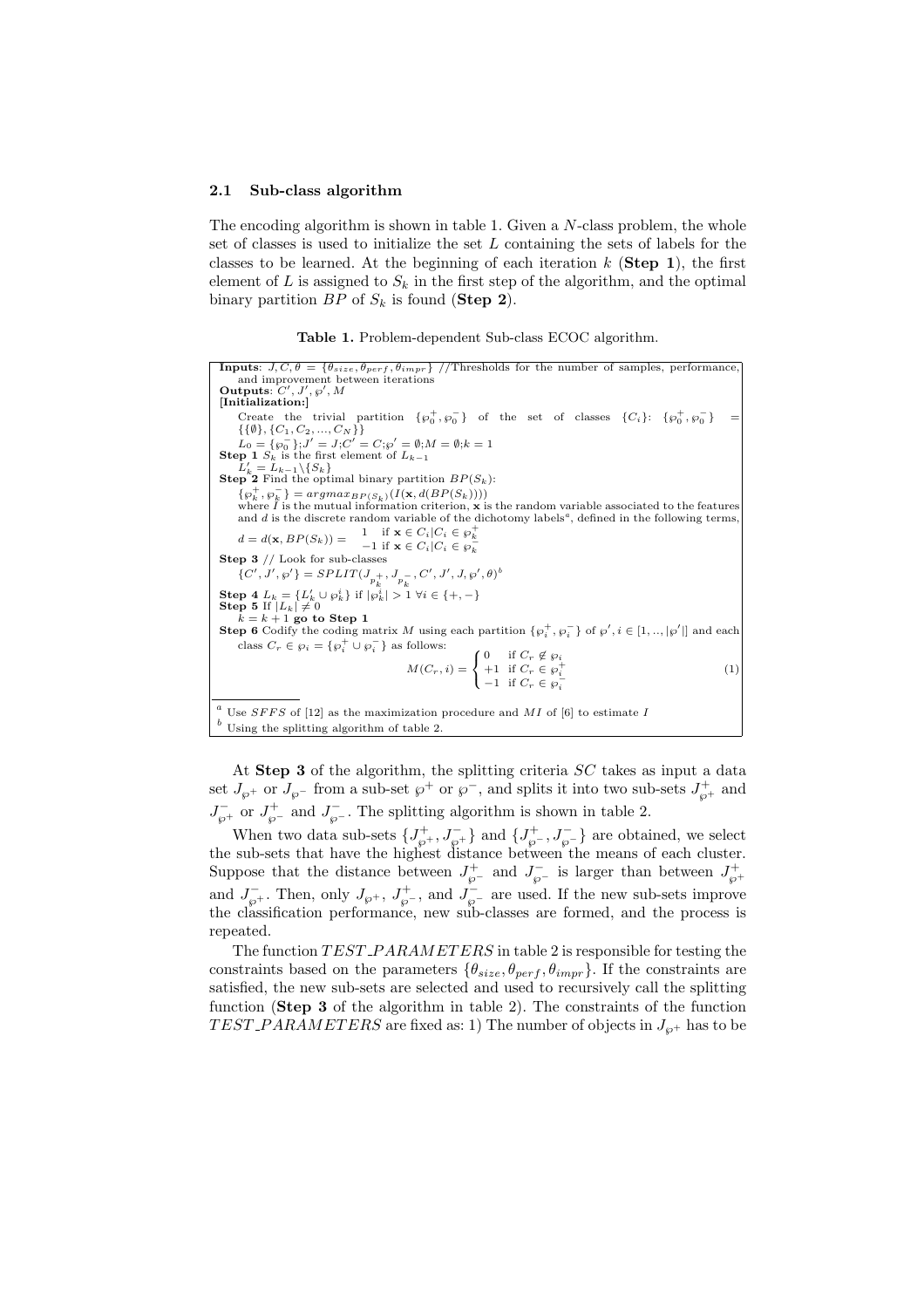**Inputs**:  $J_{\varphi^1}, J_{\varphi^2}, C', J', J, \varphi', \theta \text{ // } C'$  is the final set of classes,  $J'$  the data for the final set of classes, and  $\rho'$  is the labels for all the partitions of classes of the final set.<br>Outputs:  $C', J', \rho'$ **Step 1** Split problems:  $\{J_{\wp +}^+, J_{\wp +}^- \} = SC(J_{\wp +})^d$  ${J_{\wp^-}^+, J_{\wp^-}^-} = SC(J_{\wp^-})$ <br>Step 2 Select sub-classes: if  $|J_{\wp^+}^+, J_{\wp^-}^-| > |J_{\wp^-}^-, J_{\wp^-}^-|$  // find the largest distance between the means of each sub-set.  $\{J^+_+, J^-_+\} = \{J^+_{\wp +}, J^-_{\wp -}\}; \ \{J^+_-, J^-_-\} = \{J^-_{\wp +}, J^-_{\wp -}\}$ else  $\{J^+_+, J^-_+\} = \{J^+_{\wp^-}, J^-_{\wp^+}\}; \ \{J^+_-, J^-_-\} = \{J^-_{\wp^-}, J^-_{\wp^+}\}$ end **Step 3** Test parameters to continue splitting:<br>
if TEST\_PARAMETERS( $J_{\wp 1}$ ,  $J_{\wp 2}$ ,  $J_1^1$ ,  $J_1^2$ ,  $J_2^1$ ,  $J_2^2$ ,  $\theta$ )// call the function with the new subsets  $\{C', J', \wp'\} = SPLIT(J_1^1, J_1^2, C', J', J, \wp', \theta)$  $\{C',J',\wp'\}=SPLIT(J_2^1,J_2^2,C',J',J,\wp',\theta)$ end Step 4 Save the current partition: Update the data for the new sub-classes and previous sub-classes if intersections exists  $J'$ . Update the final number of sub-classes  $C$ Update the final number of sub-classes C'.<br>Create  $\wp_c = {\wp_c}_1, \wp_c}_2$  the set of labels of the current partition.<br>Update the labels of the previous partitions  $\wp$ . Update the set of partitions labels with the new partition  $\varphi' = \varphi' \cup \varphi_c$ .  $a$  SC corresponds to the splitting method of the input data into two main clusters.

larger than  $\theta_{size}$ , 2) The number of objects in  $J_{\varphi}$ − has to be larger than  $\theta_{size}$ , 3) The error  $\xi(h(J_{\varphi}, J_{\varphi^+}))$  obtained from the dichomomizer h using a particular base classifier applied on the sets  $\{\wp^+, \wp^-\}$  has to be larger than  $\theta_{perf}$ , and 4) The sum of the well-classified new objects (based on the confusion matrices) divided by the total number of objects has to be greater than  $1 - \theta_{impr}$ .

 $\theta_{size}$  corresponds to the minimum number of object samples that has to be in a sub-set,  $\theta_{nerf}$  is the threshold for the performance of the current binary problem, and  $\theta_{impr}$  looks for the performance improvements of the split groups in relation with the previous one.

When a new sub-class is formed, we need to save the information of the current sub-sets  $\{\varphi^+, \varphi^-\}$  and the previous sub-sets affected by the new splitting (Step 4 of the splitting algorithm). When the final set of binary problems is obtained, its respective set of labels  $\wp'$  is used to create the coding matrix M  $(eq. (1)).$ 

Finally, to decode the new sub-class problem-dependent design of ECOC, we take advantage of the recently proposed Loss-Weighted decoding design [9]. The decoding strategy uses a set of normalized probabilities based on the performance of the base classifier and the ternary ECOC constraints [9].

### 3 Experimental results

In order to evaluate the methodology, we discuss the data, compared methods, experiments, and performance evaluation.

• Data: The data used for the experiments consists of eight arbitrary multiclass data sets from the UCI Machine Learning Repository [4] and one real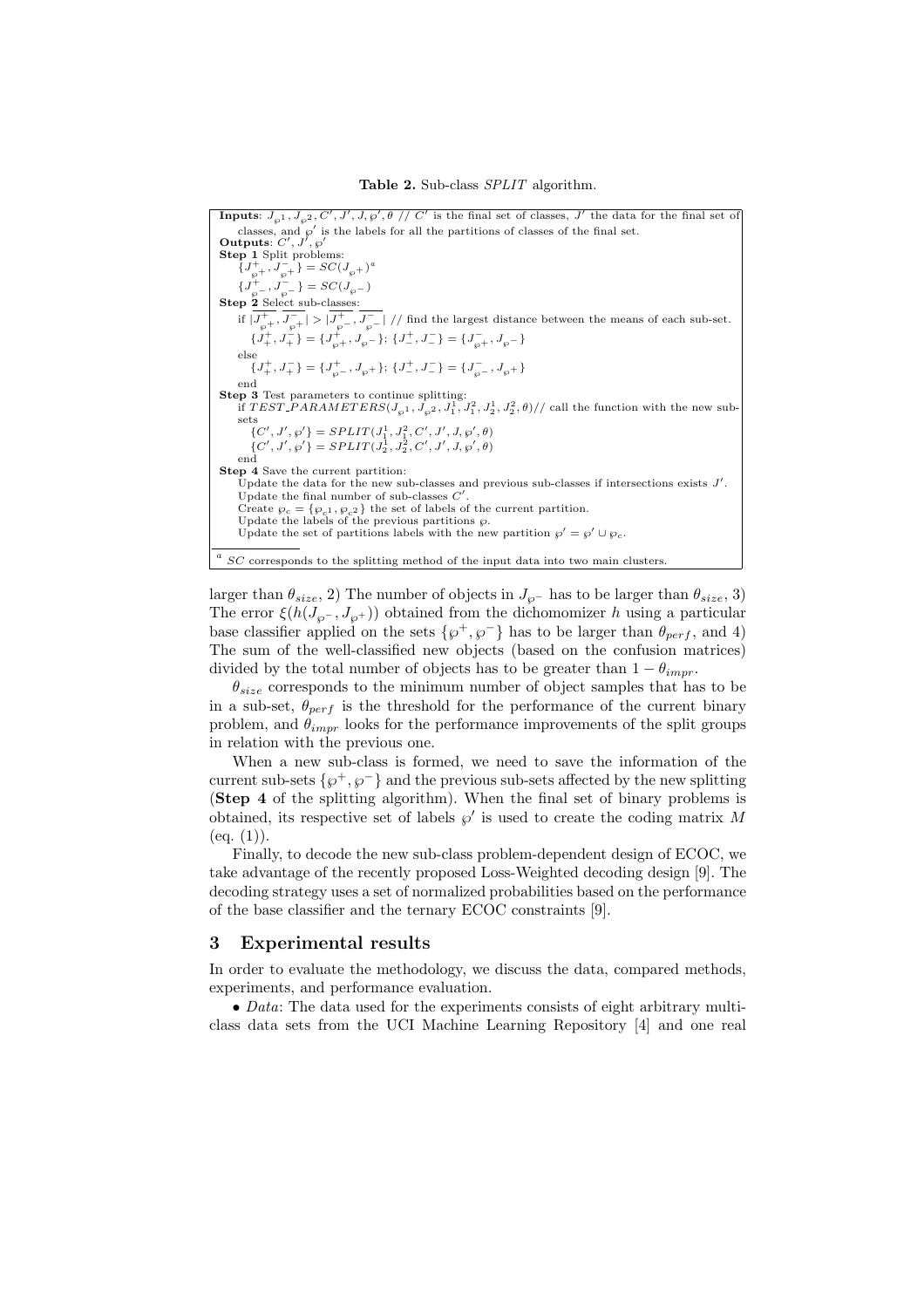9-class traffic sign classification problem from the Geomobil project of [5]. The characteristics of the UCI data sets are shown in table 3.

|       |     | $\text{Problem}$ #Train $\#$ Attributes $\#$ Classes $\text{Problem}$ #Train $\#$ Attributes $\#$ Classes $\text{Time}$ |             |      |  |
|-------|-----|-------------------------------------------------------------------------------------------------------------------------|-------------|------|--|
| Iris  | 150 |                                                                                                                         | Thyroid     | 215  |  |
| Ecoli | 336 |                                                                                                                         | Vowel       | 990  |  |
| Wine  | 178 | 13                                                                                                                      | Balance     | 625  |  |
| Glass | 214 |                                                                                                                         | $\rm Yeast$ | 1484 |  |

Table 3. UCI Machine Learning Repository data sets characteristics.

• *Compared methods*: We compare our method with the state-of-the-art ECOC coding designs: one-versus-one, one-versus-all, dense random, sparse random [8], and DECOC [6]. Each strategy uses the previously mentioned Linear Loss-weighted decoding to evaluate their performances at identical conditions. Five different base classifiers are applied over each ECOC configuration: Nearest Mean Classifier  $(NMC)$  with the classification decision using the Euclidean distance between the mean of the classes, Discrete Adaboost with 40 iterations of Decision Stumps [2], Linear Discriminant Analysis, Linear Support Vector Machines with the regularization parameter  $C$  set to 1 [1], and Support Vector Machines with Radial Basis Function kernel with the default values of the regularization parameter C and the gamma parameter set to  $1 \; 1 \; 2$ .

• Experiments: First, we illustrate the effect of the sub-class algorithm over toy problems. Second, we classify the set of UCI Machine Learning Repository data sets with the ECOC designs and the different base classifiers. Finally, a real multi-class traffic sign recognition problem is evaluated.

• Performance evaluation: To evaluate the performance of the different experiments, we apply stratified ten-fold cross-validation and test for the confidence interval at 95% with a two-tailed t-test.

### 3.1 Illustration over toy problems

To show the effect of the Sub-class ECOC strategy for different base classifiers, we used the previous toy problem of the top of fig. 2(a). Using the previously commented base classifiers on the toy problem, the original DECOC strategy with the Loss-Weighted algorithm obtains the decision boundaries shown on the top row of fig. 3. The new learned boundaries are shown on the bottom row of fig. 3 for fixed parameters  $\theta$ . Depending on the flexibility of the base classifier more sub-classes are required, and thus, more binary problems. Observe that all base classifiers are able to find a solution for the problem, although with different types of decision boundaries.

#### 3.2 UCI Machine Learning Repository

Using the UCI data sets of table 3, the five base classifiers, and the six ECOC designs, we have performed a total of 240 ten-fold tests. The set of parameters of the sub-class approach  $\theta = \{\theta_{size}, \theta_{perf}, \theta_{impr}\}\$  has been fixed to  $\theta_{size} = \frac{|J|}{50}$ 50 minimum number of objects to apply sub-class (thus, 2% of the samples of

<sup>2</sup> We selected this parameter after a preliminary set of experiments.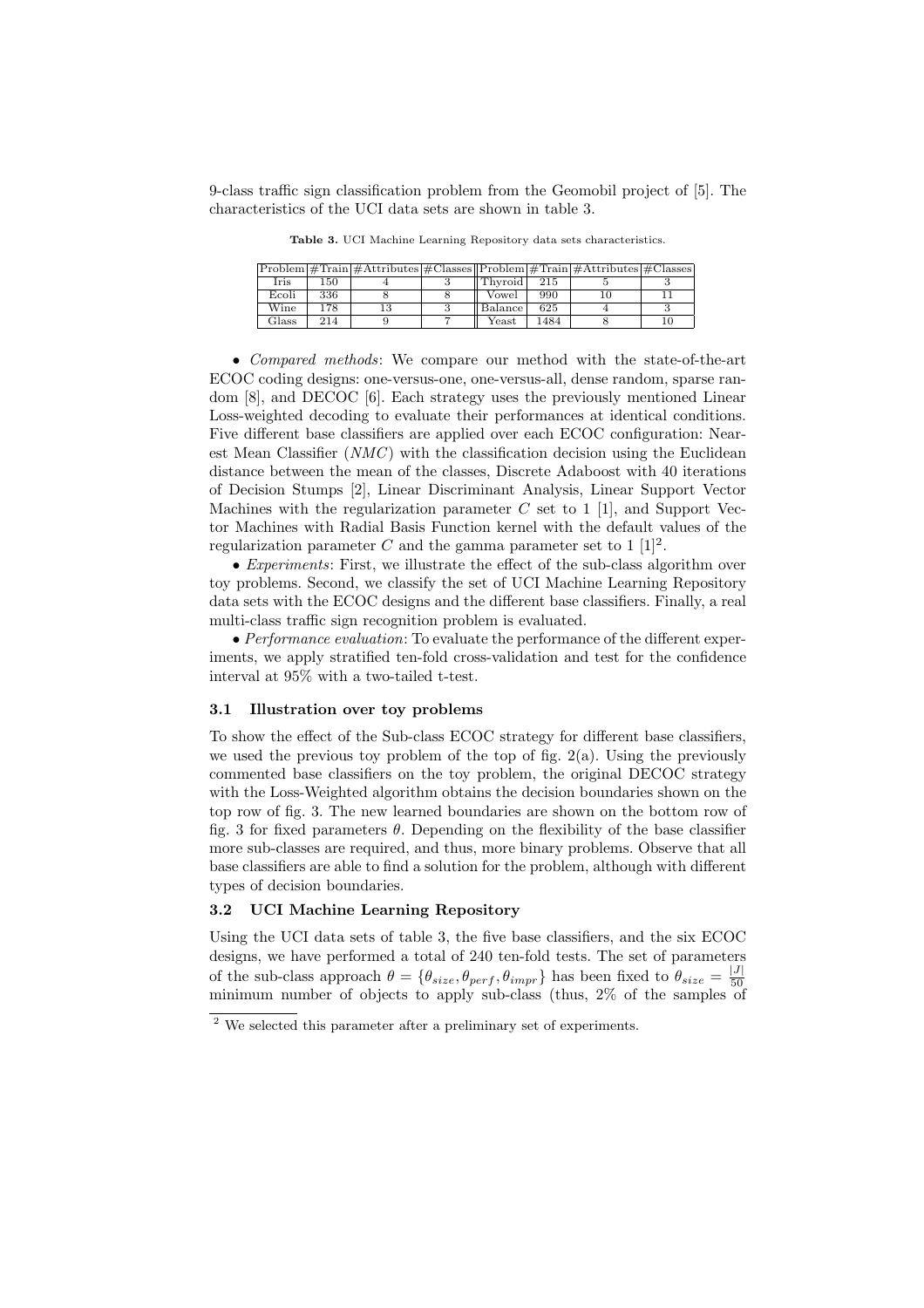

Fig. 3. Sub-class ECOC without sub-classes (top) and including sub-classes (bottom): for FLDA (a), Discrete Adaboost (b), NMC (c), Linear SVM (d), and RBF SVM (e).

each particular problem),  $\theta_{perf} = 0$  to split classes if the binary problem does not learn properly the training objects, and  $\theta_{impr} = 0.95$ , that means that the split problems must improve at least a 5% of the performance of the problem without splitting. The last measure is simply estimated by dividing the sum of the well-classified objects from the two sub-problems the total number of objects by looking at the confusion matrices. For simplicity and fast computation, the used splitting criterion is k-means with  $k=2<sup>3</sup>$ . The results of some UCI data sets for  $NMC$  are shown graphically in fig. 4. One can see that the results of the sub-class approach are significantly better for most of the cases because of the failure of NMC to model the problems by only using the original set of classes. The mean rank of each ECOC design for each base classifier and for the whole set of UCI problems are numerically shown in table  $4<sup>4</sup>$ . The ranks are obtained estimating each particular rank  $r_i^j$  for each problem i and each ECOC design j, and then, computing the mean rank R for each design as  $R_j = \frac{1}{P} \sum_i r_i^j$ , being P the number of experiments. Observing the ranks of each ECOC design for each base classifier and the global rank, one can see that the Sub-class approach attains the best position, and thus, performance, in all cases.

|                   |          |     |     |     |     | one-versus-one one-versus-all dense sparse DECOC Sub-class ECOC |
|-------------------|----------|-----|-----|-----|-----|-----------------------------------------------------------------|
| Discrete Adaboost | 2.2      | 3.2 | 2.6 | 3.5 | 2.2 | 1.3                                                             |
| NMC               | 2.2      | 4.7 | 5.0 | 5.2 | 2.6 |                                                                 |
| <b>FLDA</b>       | $^{1.6}$ | 3.8 | 3.1 | 3.8 | 2.1 | $_{1.3}$                                                        |
| Linear SVM        | 2.1      | 3.5 | 3.3 | 3.2 | 1.8 | 1.0                                                             |
| <b>RBF SVM</b>    | 2.3      | 4.2 | 2.6 | 4.3 | 2.6 | $^{1.2}$                                                        |
| Global rank       |          | 3.9 | 3.3 |     | 2.3 |                                                                 |

Table 4. Rank positions of the classification strategies for the UCI experiments.

### 3.3 Traffic sign categorization

For this experiment, we use the video sequences obtained from the Mobile Mapping System [5] to test a real traffic sign categorization problem. We choose the speed data set since the low resolution of the image, the non-controlled conditions, and the high similarity among classes make the categorization a difficult

<sup>&</sup>lt;sup>3</sup> It is important to save the history of splits to re-use the sub-groups if they are required again. It speeds up the method and also reduces the variation in the results induced by different random initializations of k-means.

<sup>4</sup> We realize that averaging over data sets has a very limited meaning as it entirely depends on the selected set of problems.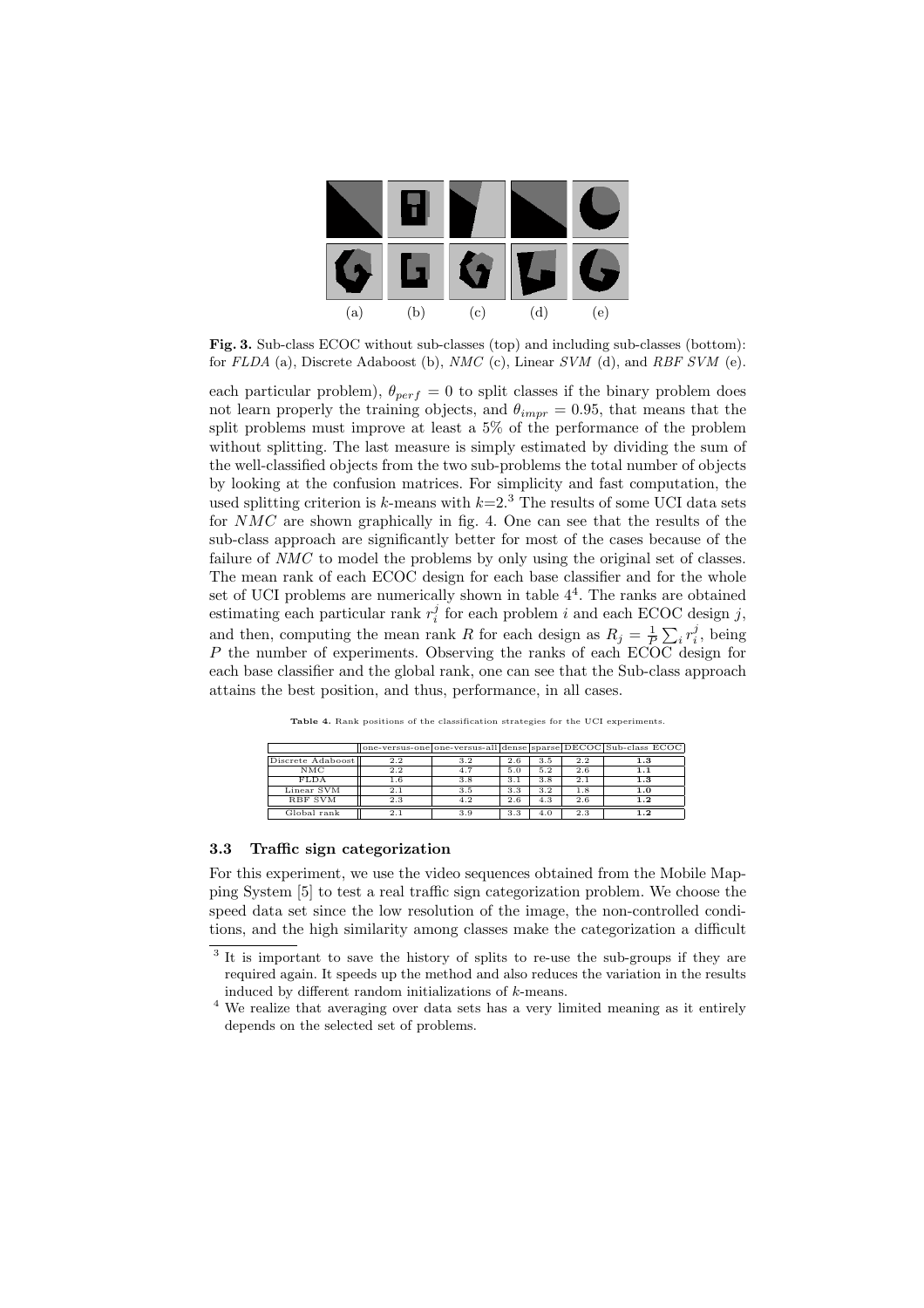

Fig. 4. UCI experiments for NMC.

task. In this system, the position and orientation of the different traffic signs are measured with fixed video cameras in a moving vehicle [5]. Fig. 5 shows several samples of the speed data set used for the experiments. The data set contains a total of 2500 samples divided into nine classes. Each sample is composed by 1200 pixel-based features after smoothing the image and applying a histogram equalization. From this original feature space, about 150 features are derived using a PCA that retained 90% of the total variance.



Fig. 5. Speed data set samples.

The performance and the estimated ranks using the different ECOC strategies for the different base classifiers are shown in table 5. One can see that in this particular problem, the sub-class is only required for Discrete Adaboost and NMC, while the rest of base classifiers are able to find a solution for the training set without the need for sub-classes. In this case, RBF SVM obtains low performances, and parameter optimization should be applied to improve these results. Nevertheless, it is out of the scope of this paper. Finally, though the